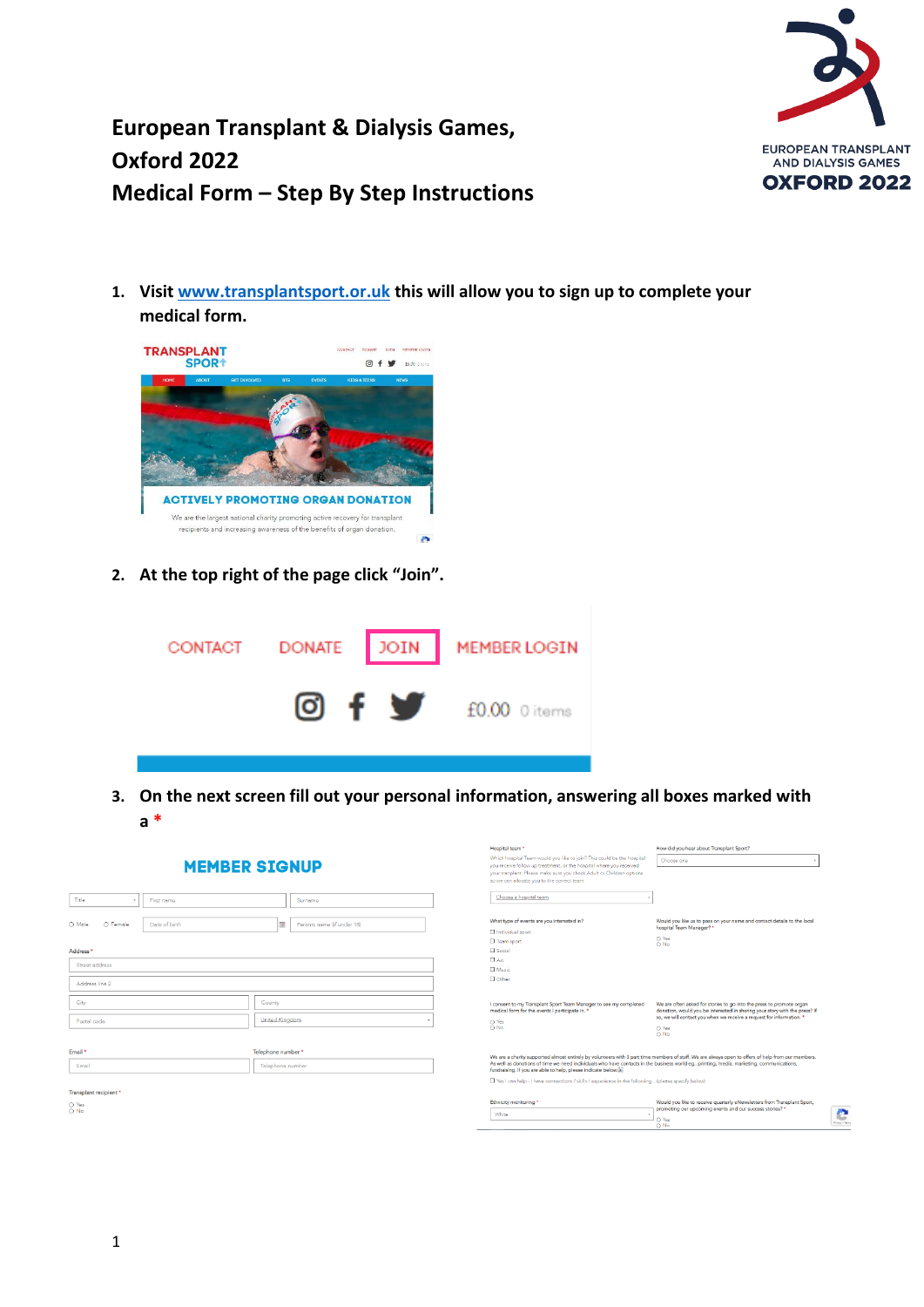

### **4. Once you have completed your personal details click on the red submit button.**

| Ethnicity monitoring *            | Would you like to receive quarterly eNewsletters from Transplant Sport,<br>promoting our upcoming events and our success stories? * |
|-----------------------------------|-------------------------------------------------------------------------------------------------------------------------------------|
| White<br>$\overline{\phantom{a}}$ | O Yes<br>$\bigcirc$ No                                                                                                              |
|                                   |                                                                                                                                     |
| <b>SUBMIT</b>                     |                                                                                                                                     |

**5. Once you have submitted your personal details you should receive an email from [office@transplantsport.org.uk](mailto:office@transplantsport.org.uk) this includes your Transplant Sport Login details.**

| Welcome to Transplant Sport                                                                                                                                                                     |             |                  |
|-------------------------------------------------------------------------------------------------------------------------------------------------------------------------------------------------|-------------|------------------|
| Transplant Sport <office@transplantsport.org.uk><br/>TS<br/>To <math>\circ</math></office@transplantsport.org.uk>                                                                               | $\xi$ Reply | <b>Kry</b> Reply |
| Dear Joe,<br>Welcome to Transplant Sport.<br>Thank you for completing the online membership to join Transplant Sport. Now that you are a member, you will be able to register for any TS event. |             |                  |
| Your username is:<br>Your password is: fz0XS*aDJR**<br>This can be reset when you log in for the first time.                                                                                    |             |                  |
| Your Team Manger is John Miller, and if you ticked 'Share details with Team Manager' on your membership form, they will be notified that you have joined the team.                              |             |                  |
| We hope you will enjoy being a member of TS; we have many events over the year all advertised on our Transplant Sport website.                                                                  |             |                  |
| Please use your login details to update your personal information at any time, and to register for any events.                                                                                  |             |                  |
| Best wishes.<br>Transplant Sport                                                                                                                                                                |             |                  |

**6. When you go back onto the [www.transplantsport.org.uk](http://www.transplantsport.org.uk/) website click "Member Login" on the top right of the page.**



**7. Enter the login details you received in the email from [office@transplantsport.orguk](mailto:office@transplantsport.orguk) and click the red log in button.**

## **MY ACCOUNT**

| Email    |                     |  |
|----------|---------------------|--|
|          |                     |  |
| Password |                     |  |
|          | <b>LOG IN</b>       |  |
|          | □ Remember me       |  |
|          | Lost your password? |  |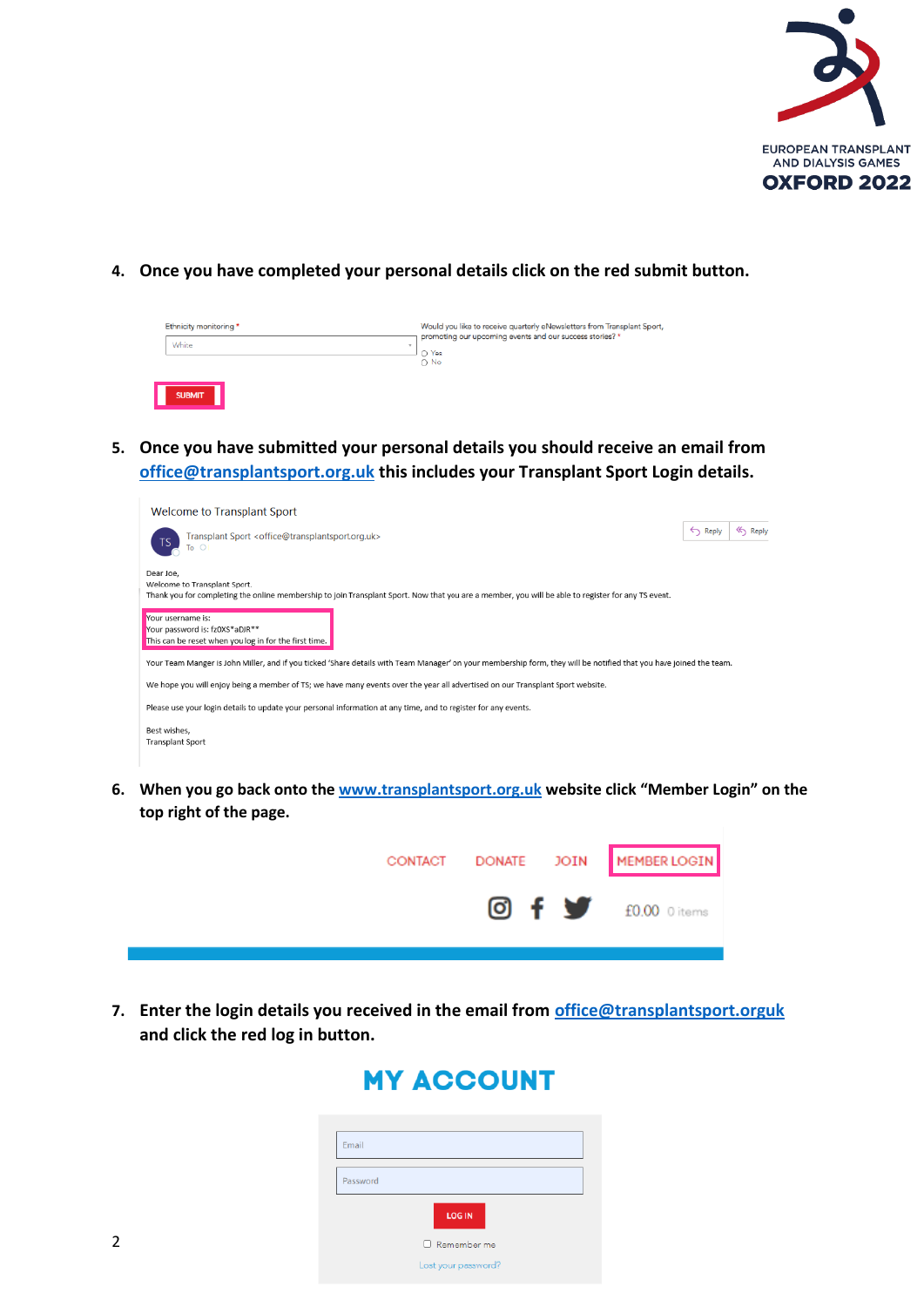

**8. When you login the landing screen will show you the personal details you entered when signing up for Transplant Sport.**

MY ACCOUNT

|                                                      |       |                               |             | <b>MI AUUUNI</b> |                           |                                          |               |                  |
|------------------------------------------------------|-------|-------------------------------|-------------|------------------|---------------------------|------------------------------------------|---------------|------------------|
| Profile                                              | Δ     | Password                      | $\triangle$ | Medical Form     | a.                        | Orders                                   | for<br>Logout | $\Theta^{\star}$ |
|                                                      |       |                               |             | <b>PROFILE</b>   |                           |                                          |               |                  |
| Title                                                |       | First name                    |             |                  |                           | Surname                                  |               |                  |
| Mr.                                                  | $\pi$ | Joe                           |             |                  |                           | Bloggs                                   |               |                  |
| Gender<br>O Male<br>O Female<br>Address <sup>*</sup> |       | Date of birth *<br>1995-08-14 |             |                  | $\overline{\mathbb{R}^n}$ | Parent name<br>Parent name (if under 18) |               |                  |
| 04 Park Square                                       |       |                               |             |                  |                           |                                          |               |                  |
| Newton chambers road                                 |       |                               |             |                  |                           |                                          |               |                  |
| Sheffield                                            |       |                               |             |                  | yorkshire                 |                                          |               |                  |
| S35 2ph                                              |       |                               |             |                  | Country                   |                                          |               | $\psi$           |

**9. In the blue banner, click the "Medical Form" tab, this will allow you to fill out your Medical Information.**

| <b>MY ACCOUNT</b> |   |          |  |              |  |               |               |        |  |
|-------------------|---|----------|--|--------------|--|---------------|---------------|--------|--|
| Profile           | Ω | Password |  | Medical Form |  | <b>Orders</b> | $\rightarrow$ | Logout |  |
| <b>PROFILE</b>    |   |          |  |              |  |               |               |        |  |

**10. On the medical form page, you should fill out the questionnaire adding your personal medical information.**

| <b>MEDICAL FORM</b>                                      | DOWNLOAD &                              |
|----------------------------------------------------------|-----------------------------------------|
| First name*                                              | Last name*                              |
| Joe                                                      | Bloggs                                  |
| Telephone number*                                        | Transplant unit                         |
|                                                          |                                         |
| Consultant                                               | Event*                                  |
| paul.harden@nhs.net (Paul Harden)<br>$\times$ $\sqrt{ }$ | Skiing & Sports Weekend<br>$\mathbf{w}$ |
| GMS number*                                              |                                         |
|                                                          |                                         |

3